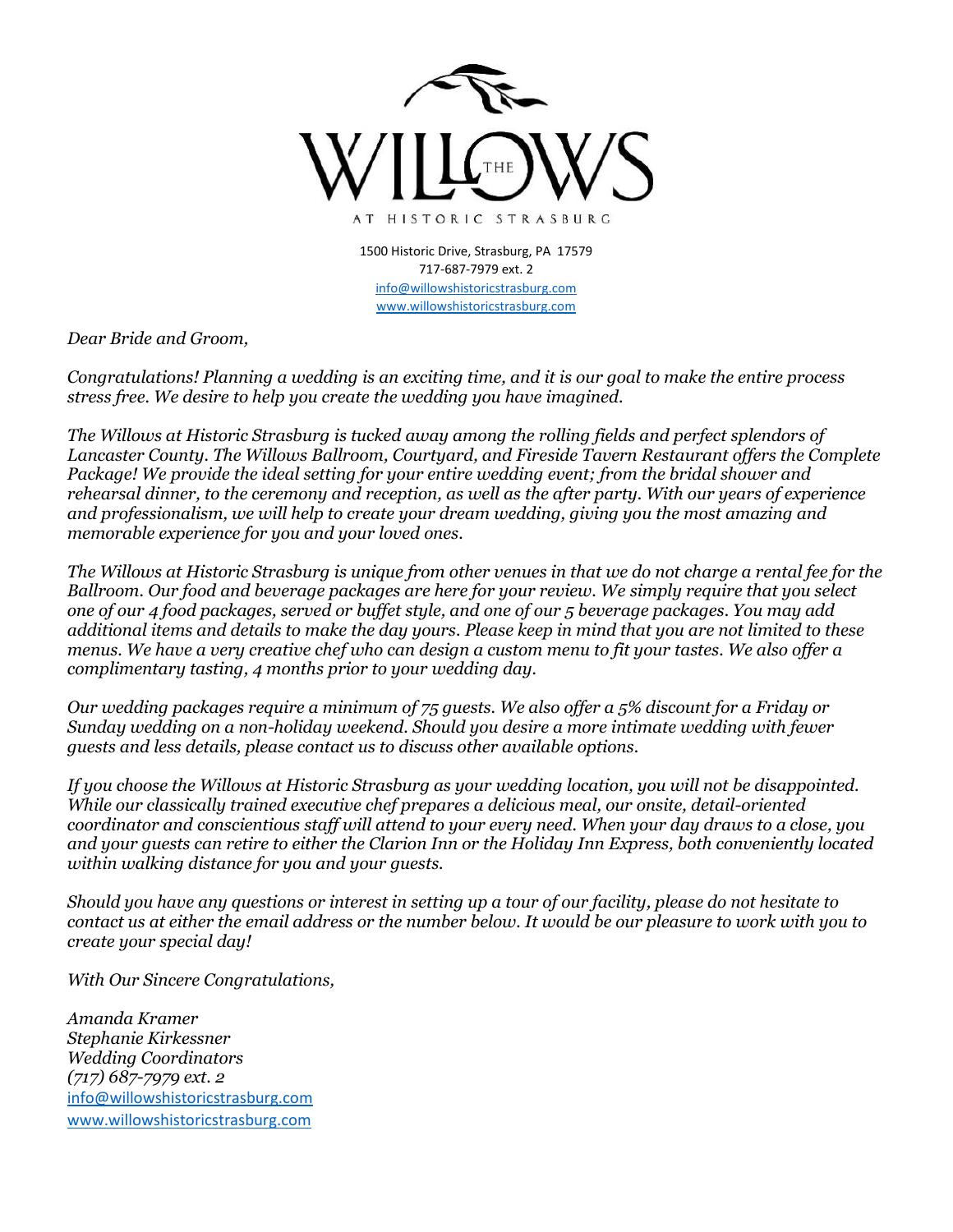# *Wedding Packages Include*

*\*Requires a minimum of 75 adult guests*

\* Complimentary use of the Bridal Lounge for three hours prior to the on-site ceremony and one hour after the reception Additional hours are 50.00 per hour

\*Pre-scheduled one-hour rehearsal practice for onsite wedding ceremonies, scheduled as close to your wedding day as possible

> \*Centerpieces for Guest Tables: Hurricane Globe with a White Taper Candle on a Mirror

> > \*Table Numbers

\* Floor Length Ivory Linens and Napkins

\*Gold-Chivari Chairs

\*Stationary & Butlered Hors d'oeuvres during cocktail hour

\*Traditional Champagne Toast or Sparkling Cider Toast with no corkage fee

\*Slicing and Cutting of your wedding cake with no cake cutting fee

\*Complimentary placement of your favors, centerpieces and place cards, so you have less to worry about on your wedding day

\*No banquet space or room rental charge

\*Access to our picturesque grounds for photographs

\*Day of Coordinator Experienced Wedding Specialist to Coordinate your Reception

\*Diagrams and spreadsheet for seating arrangements

\*All tables, chairs, ivory linens, china, glassware and flatware for your reception

\*Complimentary tasting and detailing done 4 months prior to the wedding

\*While we are owned independently from the on-site hotels, we do give a 75.00 credit to go towards a room at the hotel of your choice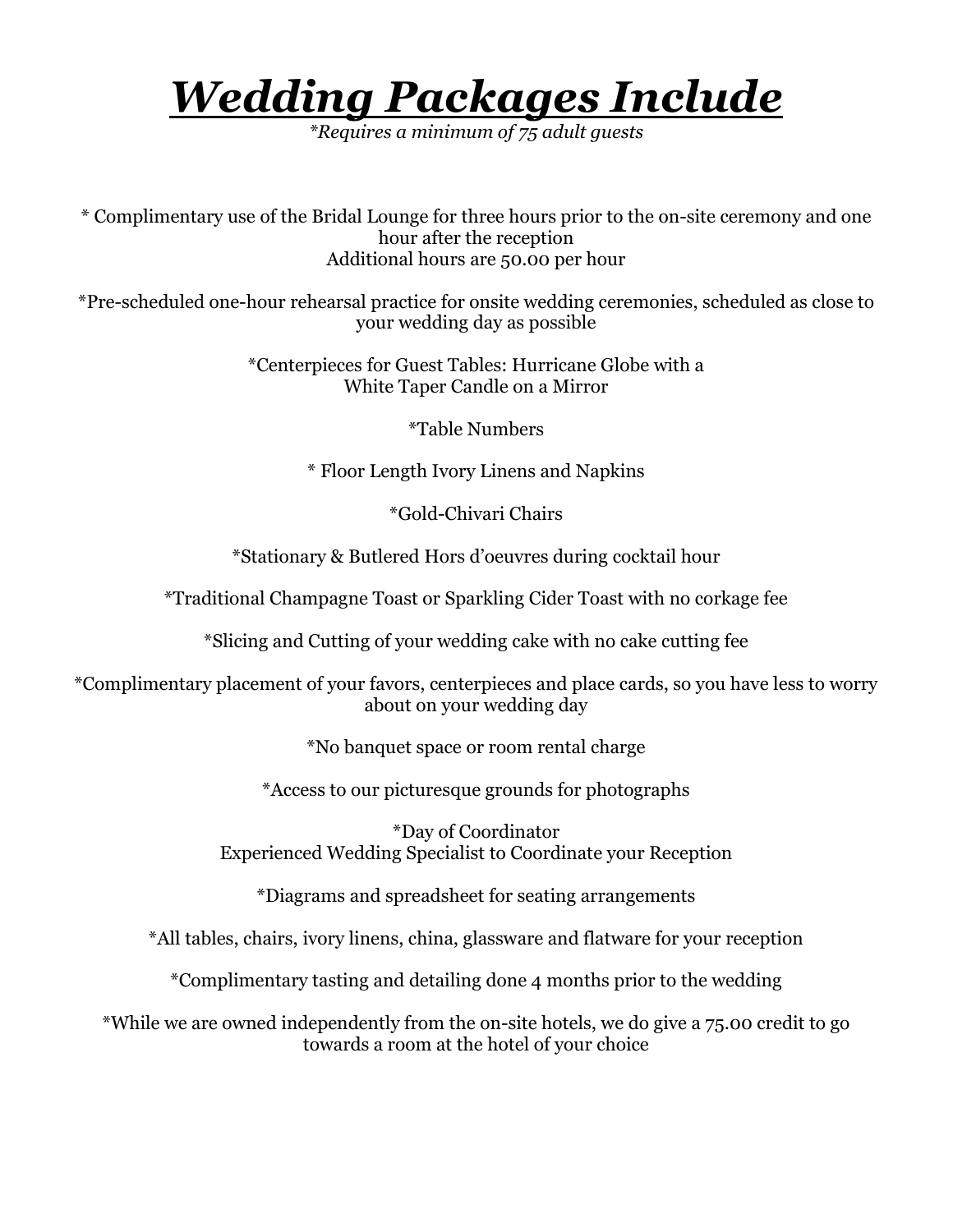## **The Platinum Wedding Package-2021 Pricing**

Add 6% Sales Tax and 20% Service Charge

**~Stationary Hors D'oeuvres ~** (Choose 4)

Chilled fresh seasonal fruits and berries with flavored yogurt dipping sauce Trio of dippers: fresh bruschetta, classic hummus & olive tapenade with grilled pitas & crostini Assorted stuffed breads: Italian, sun dried tomato & spinach provolone served with bruschetta & olive oil for dipping Garden vegetable crudités including grilled and marinated vegetable selections and dipping sauce International and domestic artisan cheeses with crackers, crusty French bread and mustard Hot crab dip with assorted breads and crackers ++ Smoked salmon display: Served with capers, chopped red onion, diced hard-boiled egg, dill sauce & rye bread Italian antipasto display of cured meats and cheeses, marinated vegetables and condiments Baked spinach and artichoke dip with assorted breads and crackers

## **~Butlered Hot Hors D'oeuvres~** (Choose 3)

Roasted lollipop lamb chops Grilled steak bruschetta with caramelized onion and Stilton bleu cheese Blue crab and brie stuffed mushrooms ++ Thai chicken skewers with peanut dipping sauce Duck spring rolls with chili lime dipping sauce Miniature lump crab cakes with relish ++ Coconut shrimp with marmalade Scallops wrapped in bacon ++ Raspberry brie en croute

## **~Butlered Cold Hors D' Oeuvres~** (Choose 2)

Sushi-grade tuna tartare on seasoned crisp with wasabi aioli Chilled roasted tenderloin wrapped asparagus with Boursin cheese Grilled watermelon and Serrano ham skewers Fresh mozzarella and tomato bruschetta Belgium endive with duck and apricot salad Melon wrapped Prosciutto Poached asparagus wrapped in Prosciutto

## **~First Course~** (Choose 1)

Minted seasonal fruit salad Creamy blue crab and sweet corn chowder ++ Sherried lobster bisque Tomato bisque with mushrooms and cheese croutons Manhattan style crab chowder ++ Chicken corn soup Classic potato leek soup with chive garnish

#### **~Salad Course~ (**Choose 1)

Arugula salad with sliced strawberries, candied walnuts, and poppy seed dressing Mixed baby greens with tomatoes and aged balsamic vinaigrette Classic Caesar salad with Asiago cheese and croutons Baby spinach salad with bacon, mushrooms, tomatoes, hard- boiled egg and poppy seed dressing

## **~Entrée Course~** (Choose 1)

Apricot glazed Atlantic salmon filet Twin jumbo lump crab cakes ++ Baked salmon filet with champagne butter sauce Pan seared bone-in chicken with a mushroom marsala sauce Breaded chicken cordon bleu Herb crusted bone-in chicken with picatta sauce Roasted pork loin with apple glaze Petite filet of beef -prepared medium Pan roasted sirloin medallions with port wine demi

#### **\*Any entrees can be made into combination dinners for no additional cost\***

All entrees served with the Chef's selection of appropriate starch and vegetable unless otherwise specified Coffee, Decaf and Hot Tea served with your cake

> **75.95 Per Person Plus 6% Sales Tax & 20% Service Charge ++ Additional cost may apply**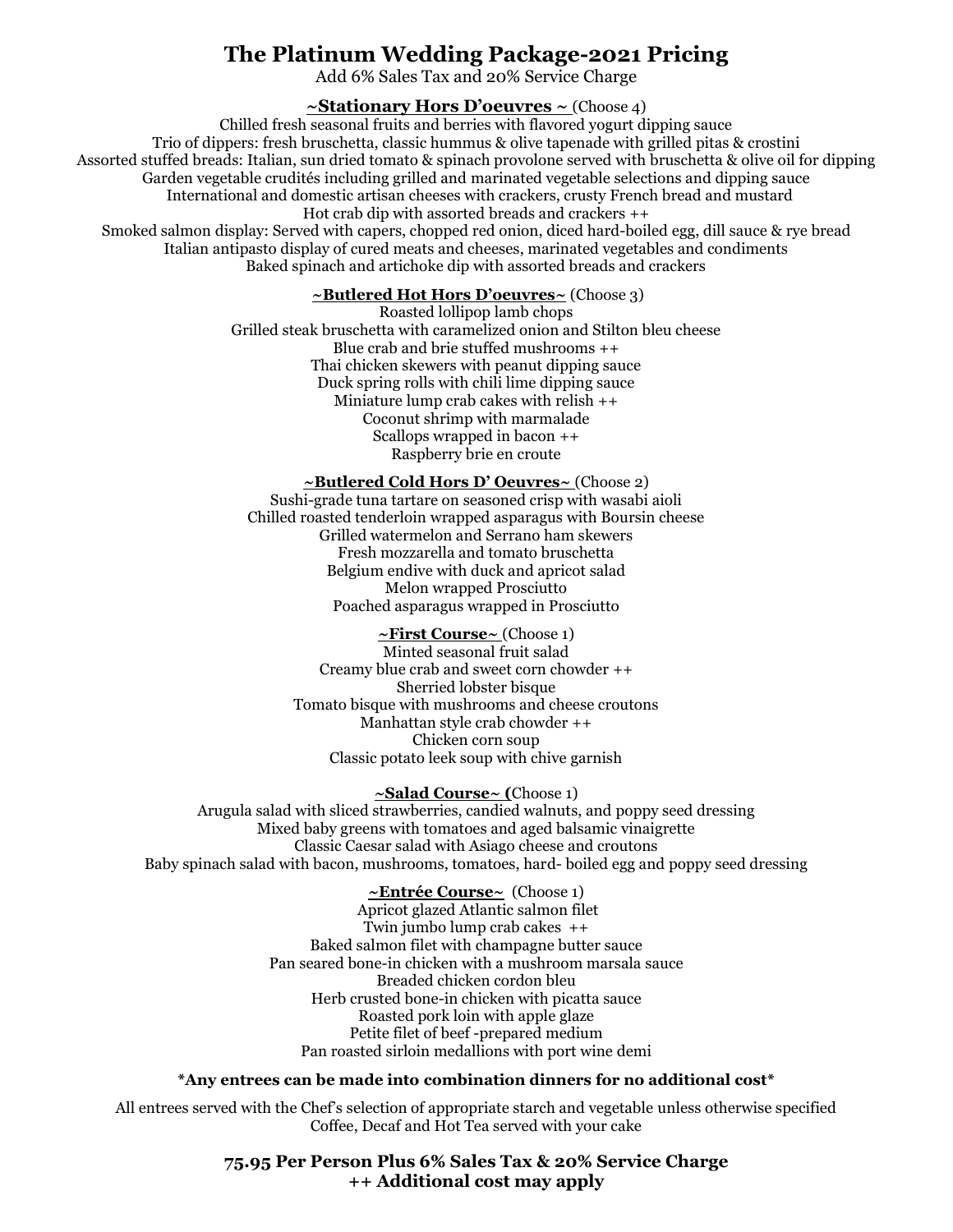## **The Gold Wedding Package-2021 Pricing**

Add 6% Sales Tax and 20% Service Charge

### **~Stationary Hors D'oeuvres~**

(Choose 3)

Chilled fresh seasonal fruits and berries with flavored yogurt dipping sauce Trio of dippers: fresh bruschetta, classic hummus & olive tapenade with grilled pitas & crostini Assorted stuffed breads: Italian, sun dried tomato & spinach provolone served with bruschetta & olive oil for dipping Garden vegetable crudités including grilled and marinated vegetable selections and dipping sauce International and domestic artisan cheeses with crackers, crusty French bread and mustard Hot crab and artichoke dip with assorted breads and crackers ++ Smoked salmon display: Served with capers, chopped red onion, diced hard-boiled egg, dill sauce & rye bread Italian antipasto display of cured meats and cheeses, marinated vegetables and condiments Baked spinach and artichoke dip with assorted breads and crackers

#### **~Butlered Hors D'oeuvres~**

(Choose 4) Raspberry Brie en croute Cocktail franks wrapped in puff pastry with spicy mustard Thai chicken skewers with peanut sauce Melon Wrapped Prosciutto Honey glazed fresh pineapple wrapped in apple wood smoked bacon Vegetarian spring rolls with sweet chili dipping sauce Mini assorted quiche to include: caramelized onion and goat cheese, bacon and Swiss, lobster and Fontina Sirloin meatballs with Gorgonzola demi sauce Poached asparagus wrapped in Prosciutto Grilled Portabella and roasted pepper bruschetta with roasted garlic goat cheese Fresh mozzarella and tomato bruschetta

## **~First Course~**

(Choose 1) Classic Caesar salad with asiago cheese and croutons Arugula salad with sliced strawberries, candied walnuts, and poppy seed dressing Mixed baby greens with tomatoes and aged balsamic vinaigrette Baby spinach salad with bacon, mushrooms, tomatoes, hard- boiled egg and poppy seed dressing Tomato bisque with mushrooms and cheese croutons Manhattan style crab chowder ++ Chicken corn soup Classic potato leek soup with chive garnish

## **~Entrée Course~**

(Choose 1) Apricot glazed Atlantic salmon filet Twin jumbo lump crab cakes ++ Baked salmon filet with champagne butter sauce Pan seared bone-in chicken with a mushroom marsala sauce Breaded chicken cordon bleu Herb crusted bone-in chicken with picatta sauce Roasted pork loin with apple glaze Petite filet of beef -prepared medium Pan roasted sirloin medallions with port wine demi

\*Any entrees can be made into combination dinners for no additional cost \*

All entrees are served with the Chef's selection of appropriate starch and vegetable unless otherwise specified. Coffee, Decaf and Hot Tea served with your cake

## **69.95 Per Person Plus 6% Sales Tax & 20% Service Charge ++ Additional cost may apply**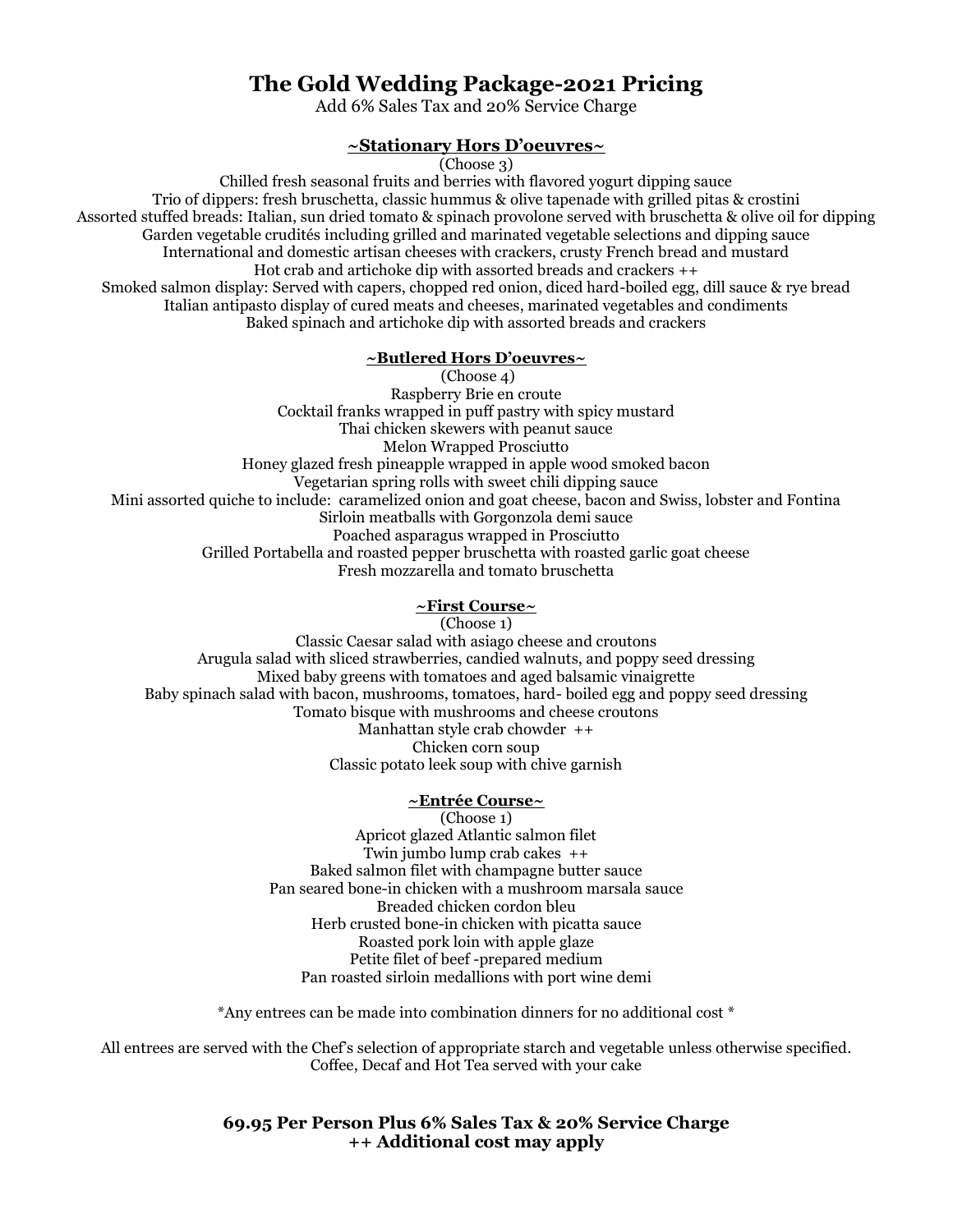## **Wedding Buffet Packages-2021 Pricing**

Add 6% Sales Tax and 20% service charge The couple will be served at the head table ++Additional cost may apply

**\$61.95 per person, choose:** Served Soup or Salad, 2 Cold Items, 4 Vegetable/Starch/Grain, 3 Hot Items

**\$53.95 per person, choose:** Served Soup or Salad, 2 Cold Items, 3 Vegetable/Starch/Grain, 2 Hot Items

#### **~Stationary Hors D'oeuvres~** (Choose 3)

Domestic cheese Chilled fresh seasonal fruits Classic hummus with grilled pitas and crostini Farm fresh vegetable crudités with dipping Sauce

#### **~Butlered Hors D'oeuvres~** (Choose 4)

Raspberry Brie en croute Cocktail franks wrapped in puff pastry with spicy mustard Thai chicken skewers with peanut sauce Honey glazed fresh pineapple wrapped in apple wood smoked bacon Vegetarian spring rolls with sweet chili dipping sauce Mini assorted quiche to include: caramelized onion and goat cheese, bacon and Swiss, lobster and Fontina Sirloin meatballs with Gorgonzola demi sauce Grilled Portabella and roasted pepper bruschetta with roasted garlic goat cheese Fresh mozzarella and tomato bruschetta

#### **~Served Soups & Salads~**

Tomato bisque with mushrooms and cheese croutons Manhattan style crab chowder ++ Chicken corn soup Classic potato leek soup with chive garnish Traditional Caesar salad with shaved parmesan cheese and garlic croutons House mixed green salad with tomatoes, carrot, cucumber and aged red wine vinaigrette Petite spinach and arugula salad with sliced strawberries, candied walnuts, and poppy seed dressing Baby spinach salad with bacon, mushrooms, tomatoes, hard- boiled egg and poppy seed dressing

#### **~Cold Items~**

Lancaster County style potato salad with Dijon laced dressing Roasted red skinned potato salad with pickled red onions and red wine vinaigrette Mediterranean style pasta salad with artichokes, Kalamata olives, feta cheese, cucumbers and roma tomatoes Pennsylvania Dutch style sweet macaroni salad Pennsylvania Dutch style creamy coleslaw Southwestern roasted corn and black bean salad Broccoli, bacon and cheddar salad Cheese tortellini salad with fresh mozzarella, tomatoes and basil Marinated mushroom salad Marinated asparagus, roasted pepper salad with balsamic glaze Tomato and fresh mozzarella salad with fresh basil, extra-virgin olive oil and balsamic vinegar (Seasonal) Roasted red pepper & mozzarella salad Sesame poached baby green bean salad with sweet teriyaki marinade **~Hot Items~**

Crab stuffed flounder roulades, white wine poached, served with citrus butter sauce Petite lump crab cakes with heirloom tomato relish ++ Apricot glazed salmon filet with wilted spinach Baked salmon filet with champagne butter sauce Baked crusted cod with a shrimp Newburg sauce Herb crusted chicken medallions with Piccata sauce Pan seared chicken with mushroom marsala sauce Chicken parmesan with penne pasta Roasted pork loin with a caramelized onion and apple glaze Pan roasted sirloin medallions with caramelized onions, Stilton bleu cheese and port wine demi Char grilled flank steak with grape tomatoes and wild mushroom sauce

#### **~Vegetable/Starch/Grains~**

Green Beans Vegetable Ratatouille Garlic Mashed potatoes Roasted Vegetables **Au Gratin Potatoes** Roasted Fingerling Potatoes

Corn O'Brian Squash Medley Mashed Sweet Potatoes

Glazed Baby Carrots Wild Rice Pilaf Roasted Red Skin Potatoes with Rosemary Seasonal Vegetable Medley Rice Pilaf with Vegetables Red Skinned Mashed Potatoes

Coffee, Decaf and Hot Tea served with your cake ~ Coffee Station is available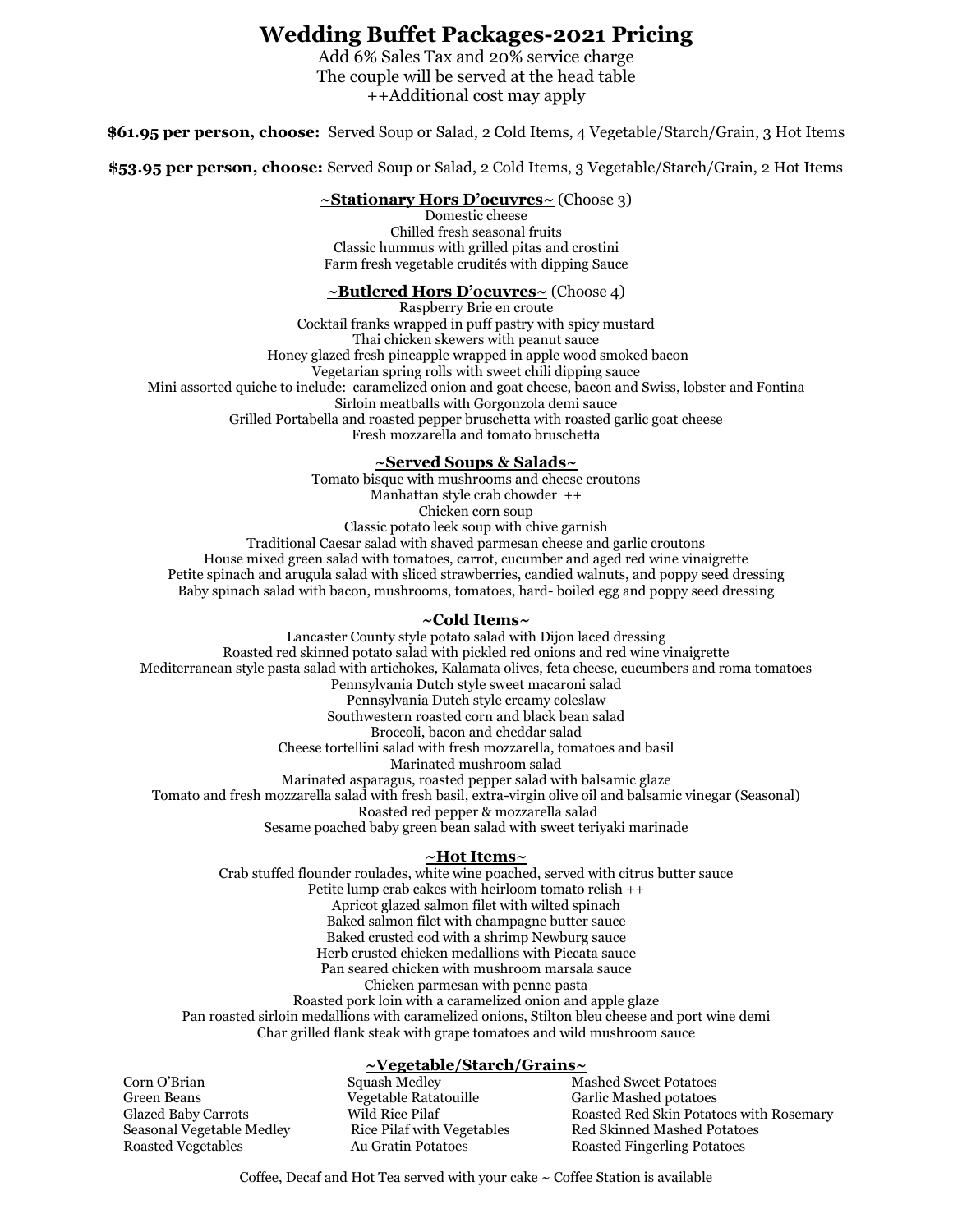## **Bar Requirements- 2021 Pricing**

Bartenders are required at all functions when liquor is purchased for consumption All bartenders are furnished at no charge for a bar package The bar is closed during dinner service and one half hour before the end of the reception All prices are subject to a 20% service charge Bar packages are for four hours

#### **Premium Brand Liquor Package 33.00 per person for four hours 7.00 per person for each additional hour**

Premium Brand Liquors to include: Kettle One, Grey Goose, Stoli Flavored Vodka, Captain Morgan, Bacardi, Hendricks Gin, J. Walker Red, J. Walker Black, Crown Royal, Makers Mark, Amaretto DiSaronno, Patron, Kahlua, Baileys, Peach Tree Schnapps, Wine: Canyon Road, Napa Valley – Merlot, Cabernet Sauvignon, Chardonnay, White Zinfandel, Moscato

Copper Ridge Pinot Grigio

Draft Beer: Yuengling Lager and a choice of either Coors Light or Miller Lite

Non-alcoholic Beverages: Coke, Diet Coke, Sprite, Ginger Ale, Unsweetened Iced Tea, Lemonade

#### **Call Brand Liquor Package 29.00 per person for four hours 6.25 per person for each additional hour**

Call Brand Liquors to include: Absolute, Absolute Flavors, Tanqueray, Bacardi, Captain Morgan, Malibu, Dewars, Jim Beam, Jack

Daniels, Seagram's 7, Seagram's VO, Southern Comfort, Jose Cuervo, Amaretto Di Amore, Peach Tree Schnapps Wine: Canyon Road, Napa Valley – Merlot, Cabernet Sauvignon, Chardonnay, White Zinfandel, Moscato

Copper Ridge Pinot Grigio

Draft Beer: Yuengling Lager and a choice of either Coors Light or Miller Lite

Non-alcoholic Beverages: Coke, Diet Coke, Sprite, Ginger Ale, Unsweetened Iced Tea, Lemonade

### **House Brand Liquor Package 26.00 per person for four hours**

## **5.50 per person for each additional hour**

House Brand Liquors to include: Keystone Rail and The Common Well Vodka, Gin, Rum, Whiskey, Tequila, Old Crow, Dewars,

Peach Tree Schnapps

Wine: Canyon Road, Napa Valley – Merlot, Cabernet Sauvignon, Chardonnay, White Zinfandel, Moscato,

Copper Ridge Pinot Grigio

Draft Beer: Yuengling Lager and a choice of either Coors Light or Miller Lite

Non-alcoholic Beverages: Coke, Diet Coke, Sprite, Ginger Ale, Unsweetened Iced Tea, Lemonade

## **Beer, Wine and Soda Package 22.00 per person for four hours**

## **5.00 per person for each additional hour**

Wine: Canyon Road, Napa Valley – Merlot, Cabernet Sauvignon, Chardonnay, White Zinfandel, Moscato,

Copper Ridge Pinot Grigio

Draft Beer: Yuengling Lager and a choice of either Coors Light or Miller Lite Non-alcoholic Beverages: Coke, Diet Coke, Sprite, Ginger Ale, Unsweetened Iced Tea, Lemonade

#### **Tea Totalers Package 8.95 per person for four hours**

## **1.75 per person for each additional hour**

Non-Alcoholic White Sangria Punch, Freshly Brewed Unsweetened Iced Tea, Lemonade Soda: Coke, Diet Coke, Sprite, Ginger Ale Cash bar is included for no additional cost

#### **Additional Draft Beer Choices**

Replace one of the included beer choices with any of the following for an additional cost per person

| Sierra Nevada Nooner          | 1.50 |
|-------------------------------|------|
| Deschutes Mirror Pond         | 2.00 |
| Harpoon UFO White             | 1.50 |
| Sam Adams Seasonal            | 1.50 |
| Bells Two Hearted Ale         | 2.00 |
| Great Lakes Edmund Fitzgerald | 1.50 |
|                               |      |

#### **Cash Bar Prices**

| <b>House Brands</b>   | 5.00 | <b>Domestic Beer</b> | 4.00 |
|-----------------------|------|----------------------|------|
| <b>Call Brands</b>    | 6.00 | <b>House Wines</b>   | 6.00 |
| <b>Premium Brands</b> | 7.00 | <b>Soft Drinks</b>   | 2.00 |

#### **Additional Items**

**Alcohol Punch - \$85.00 per gallon Sparkling Punch - \$40.00 per gallon Fruit Punch - \$30.00 per gallon**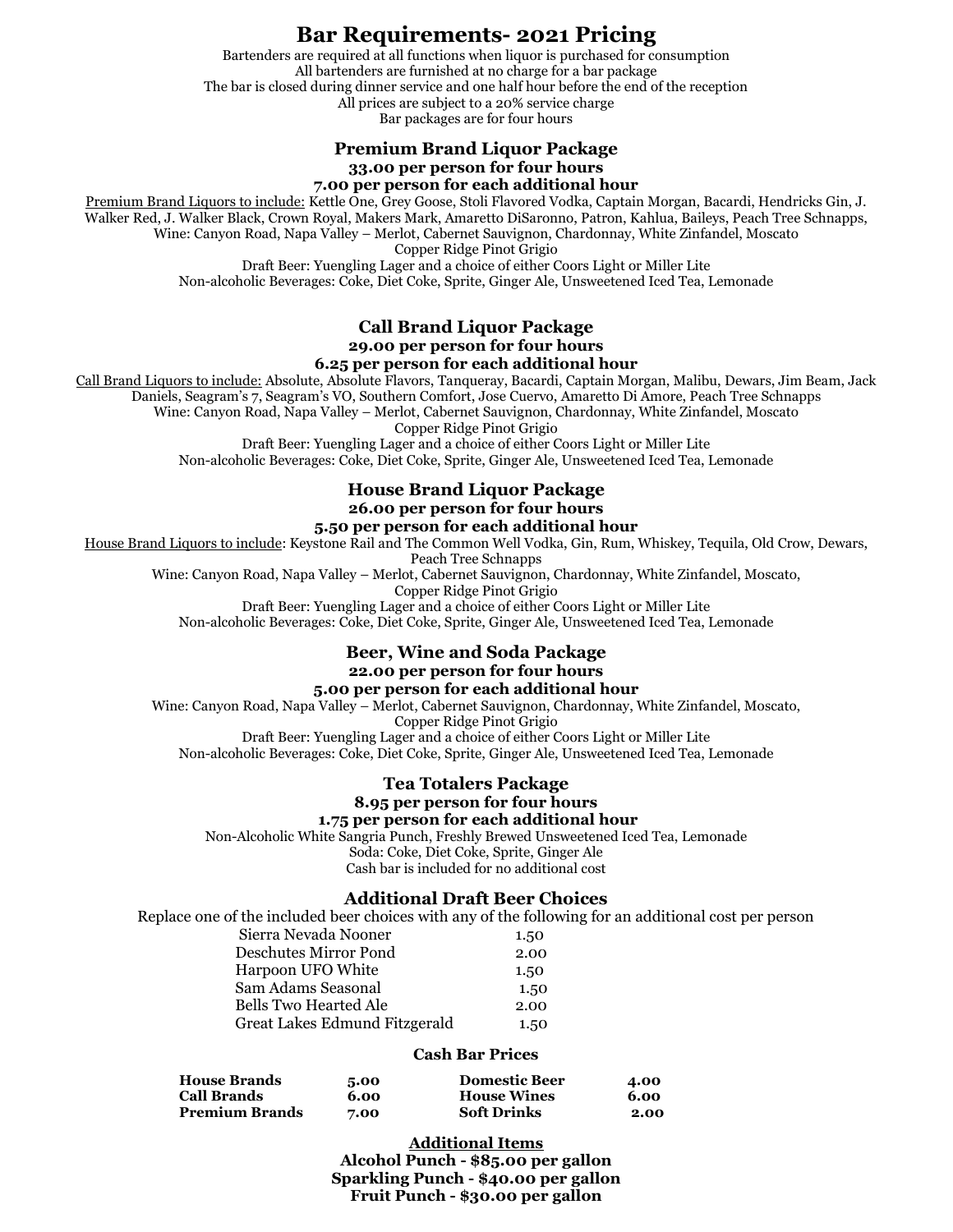## **~Commonly Asked Questions~**

## **Does The Willows have minimum guest counts**?

All weddings require a minimum of 75 guests

## **Does The Willows offer discounts?**

5 % Discount off the food total for weddings held on Fridays This excludes holiday weekends including Memorial Day weekend, July 4th weekend, and Labor Day weekend

## **What additional fees are involved if any?**

Inside or Outside Ceremony fee is 650.00 Outdoor chair rental (white garden chair) fee is \$3.50 per chair We do offer several services to enhance your reception- please see the enhancements page

## **What is the timing for the day?**

Reception start times are flexible - a 5 hour period is included with each package

An additional hour will be billed at 500.00 per hour

Bar packages are for 4 hours – the bar will close  $\frac{1}{2}$  hour for dinner service and  $\frac{1}{2}$  hour before the end of reception – Additional hour bar packages are listed on the bar page

## **When is the rehearsal practice for the onsite ceremony?**

For all booked ceremonies your complimentary one-hour rehearsal time will be scheduled as close to your wedding day as possible. The day and time will be based upon availability. Because of this please be aware that your rehearsal time might not be the day before your wedding.

## **Can you host our rehearsal dinner?**

Yes, The Fireside Tavern Restaurant, which is on site, has private rooms available to book for rehearsal dinners. These rooms can be booked depending on availability, group size, and handicap accessibility. If the rehearsal dinner is booked on site as well as the reception the private room cost of 200.00 will be waived

## **Is The Willows Handicap Accessible?**

The Ballroom and Courtyard are handicap accessible On premise, The Fireside Tavern Restaurant is handicap accessible however the upstairs private dining rooms are not handicap accessible

## **Does The Willows have dollar minimums?**

No. However, you are required to choose a food package and a beverage package and have a minimum of 75 guests

## **Can we reserve overnight rooms for our guests?**

 Yes! Please contact the Clarion at 717-687-7691 or The Holiday Inn at (717) 455-4700, both on premise, to check availability and set up a room block

The Willows and The Fireside Tavern Restaurant are not affiliated with either hotel

## **Can you use an outside caterer?**

No, we are a full-service restaurant that provides this service to you. However, you may certainly select a bakery of your choice for your cake or dessert.

## **Can The Willows recommend vendors, (florist, photographers, music and bakeries)?**

 Yes, we can provide you with a list of vendors that we recommend. However, couples may choose to use vendors not on the list at no additional cost

## **How many people can The Willows accommodate?**

Up to 300 for a Served Meal or 275 for a Buffet

## **How many weddings are hosted in one day?**

The Willows hosts one wedding in the ballroom per day. Couples may choose what time they'd like to begin their ceremony or reception.

## **What is the "Hold" policy?**

The Willows can hold a date up to 10 days at no cost. At the end of the 10-day period we will release the date or reserve the date for you with the deposit and signed Terms of Agreement.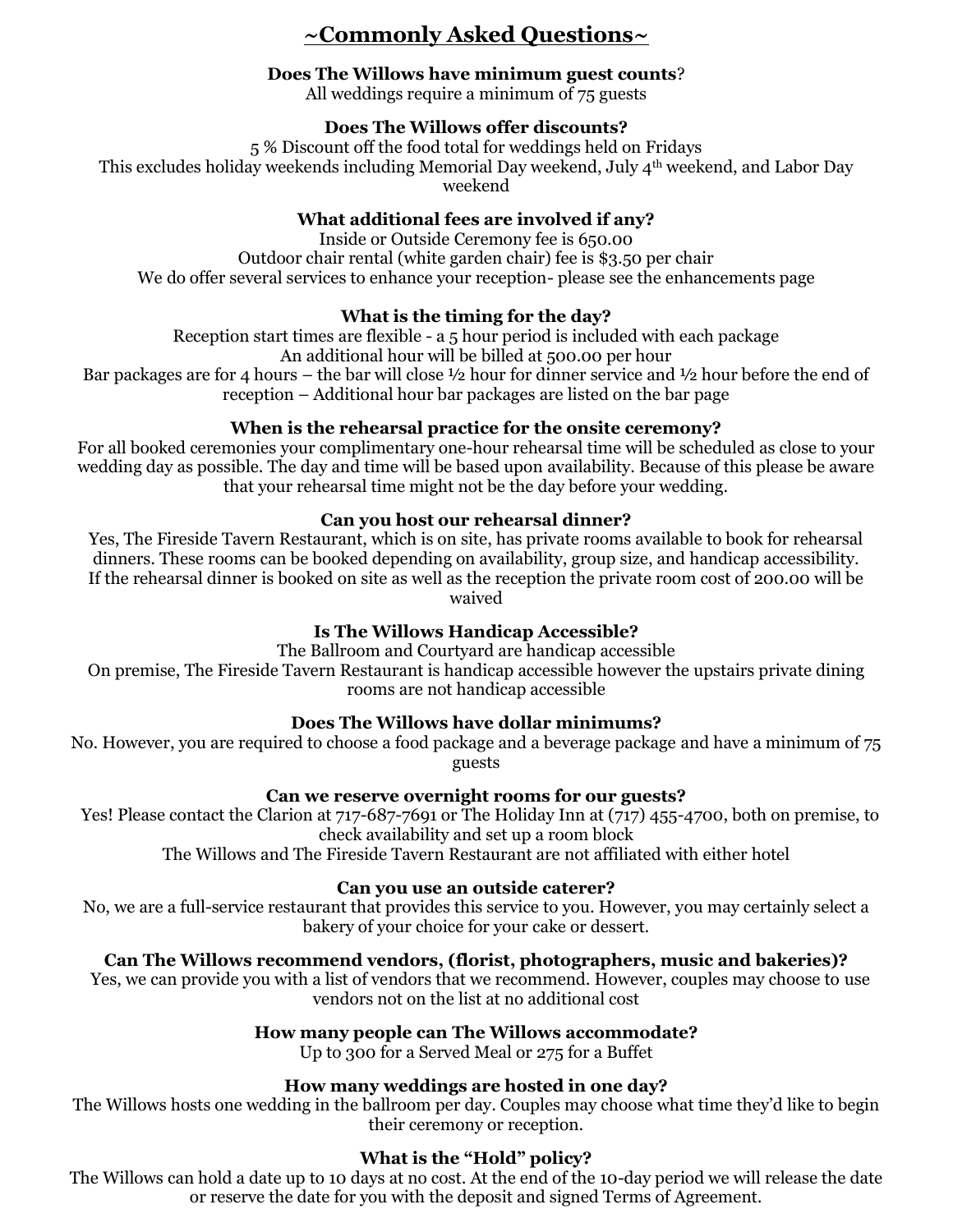## **The Willows**

At Historic Strasburg

Policies and Procedures

1. A non-refundable deposit of 2500.00 is expected one (1) week after receiving contract unless otherwise agreed upon. 1/2 of the expected total is due 90 days prior to the event, final balance of expected total is due three (3) weeks prior to the event. You may have additional charges due if special services are requested for your event. In the event of a breach of contract by the Host, The Willows may keep the deposit and will charge related damage costs to the Host. All price quotes will be finalized 90 days prior to date of the event. Please sign and return copy with the deposit to verify contract.

2. The Willows will need a credit card on file for any additional charges that may be incurred during the event, including any damage done to the property. Please Note: We reserve the right to charge your credit card the appropriate cost for any items damaged. You will be held responsible for your guests' behavior.

3. Full Payment is expected upon receipt of the invoice. The price per person does not include a 6% Pennsylvania Sales Tax, or a 20% Service Charge. All listed prices are for cash or personal check. A 3.4% convenience fee is added for credit card payments.

4. A fairly accurate guest count should be estimated at booking time. The Host agrees to inform three (3) weeks before event with approximate count and again three (3) business days before event of a guaranteed final number of guests.

5. All weddings require a minimum of 75 adult guests. You will be billed for these counts if you fall below the requirement.

6. The Host agrees to begin the event as close to the scheduled time as possible. Your DJ/Band, Photo booth vendors have one hour after end of reception to vacate the premise otherwise you, the host, will be charged an additional fee of 200.00.

7. Expected costs for a party: food package and beverage package, tax, service charge, and extras. Extras might include, but are not limited to: 3.00 up-charge for two entrée choices on a served dinner, ceremony fees, garden chair rental, flowers, music, special linen, tents, fountains, and/or additional time beyond five (5) assigned hours (additional time will be billed at the rate of \$500.00/hr.) Prices for rental items will be quoted and arranged 30 days prior to event.

8. You are required to pick a food package and a beverage package. Reception is a 5 hour package and the bar is a 4 hour package. The bar closes during dinner and ½ hour before the end of the event.

9. Prices are subject to change up to 90 days prior to function based on market fluctuation.

10. Valid ID is required for all guests consuming alcoholic beverages. Anyone without ID and whose age is determined to be questionable will be denied service regardless of age. We reserve the right to request ID from anyone seen consuming alcohol, and to ask anyone to leave the function and property for violation of the law and property policies. We reserve the right to deny alcohol when deemed appropriate.

11. Smoking is not permitted in any indoor areas.

12. There is a space rental fee for the outside courtyard area for ceremonies and/or cocktail hours. We reserve the right to cancel the outside area if the grounds are not suitable due to inclement weather conditions or will be destructive to the grounds for future events.

13. The Willows agrees to assume responsibility for the staff and equipment. The Host agrees to assume responsibility for any and all damages caused by any guest, invitee, hired vendors, or other person attending the function.

14. A cleaning fee may be applied to your invoice for any of the following, but not limited to: glitter, flower petals, feathers or bird seed is used in the building.

15. No outside food, beverages or alcohol is permitted, unless arranged with manager ahead of time. All remaining food is property of Fireside and cannot be taken off premise due to liability.

16. In Pennsylvania, persons under the age of 21 may not consume alcoholic beverages. Management reserves the right to request proper identification. Host agrees to cooperate fully with The Willows' efforts to comply with and to enforce all such applicable rules, regulations and codes.

17. The Bridal Lounge- is included in all on site wedding ceremonies. This room is reserved for 3 hours prior to the ceremony and one hour after the reception. The Bridal lounge is an area for you and your wedding party to gather and to dress and makeup. Additional time can be made available, with pre approval. There is an additional cost of 50.00 per hour. We are a full service restaurant; we can provide you with any food and beverages during this time. There is no outside food, beverages or alcohol to be brought in. Please ask to see our Bridal menu.

18. All cancellation notices shall be written and will be effective on the date of receipt by The Willows. Customer agrees to pay as liquidated damages and not as a penalty, a cancellation fee based on the schedule set forth below. Customer expressly acknowledges that the cancellation fee represents a reasonable estimate of the actual damages The Willows would sustain for Customer's breach of the event agreement.

19. A 75.00 credit will be given to put towards a room at one of the hotels that evening. Fireside does not handle any booking of rooms. This credit will be applied on your final invoice.

20. For all booked ceremonies, your complimentary one-hour rehearsal time will be scheduled as close to your wedding day as possible. The day and time will be based upon availability. Because of this, please be aware that your rehearsal time might not be the day before your wedding.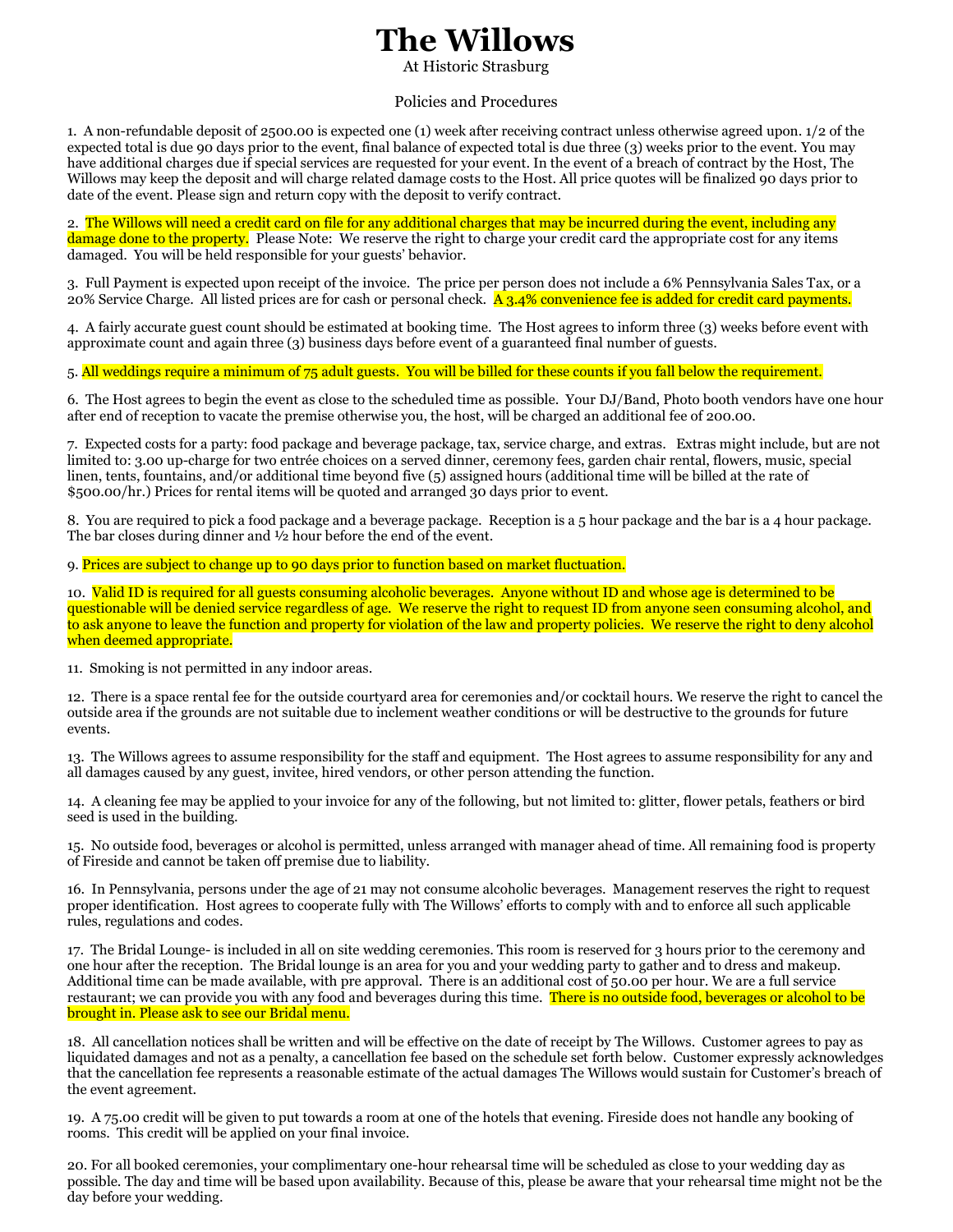## **Additional Items to Enhance your Event**

Please add 6% sales tax and 20% taxable service charge to all pricing.

## **~Outdoor Cocktail Hour~**

400.00 Include 4 high top tables 5 tables with chairs and ivory linens

#### **~High Top Tables~**

To enhance your cocktail hour 6.00 per table

## **~Outdoor Cocktail Hour Bar Set Up~**

250.00 An outdoor bar set up for the outdoor cocktail hour

#### **~Chocolate Fountain~**

For a 1 hour period 6.95 per person Includes Fresh strawberries, cubed pineapple, pretzels, marshmallows, graham crackers, and pound cake

#### **~Ice Cream Sundae Bar~**

For a 1 hour period 7.25 per person Includes Vanilla Ice Cream Balls, sprinkles, peanuts, Oreo topping, Reese's peanut butter crumbles, cherries, whipped cream, caramel topping, chocolate syrup

#### **~Venetian Buffet~**

For a 1 hour period 8.50 per person Includes small bite sized/miniature desserts and pastries… Lemon Squares, Pecan Diamonds, Cookies, Strawberries, Fresh Fruits, Cheesecakes, etc.

#### **~French Fry Bar~**

For a half hour period 4.95 per person Crispy fries with toppings to include…. Ketchup, Mustard, Vinegar, Salt, Pepper, Ranch, Old Bay, Cheese Sauce, Bacon, Scallions

#### **~Wine Pour~**

An offering of red or white wine after the salad course has been served Pricing is dependent upon the wine that is chosen 5.50 per person for house wines

## **~Gold Chargers~**

100.00 flat fee One for each guest place setting to enhance the guest tables They will be removed from the tables after dinner service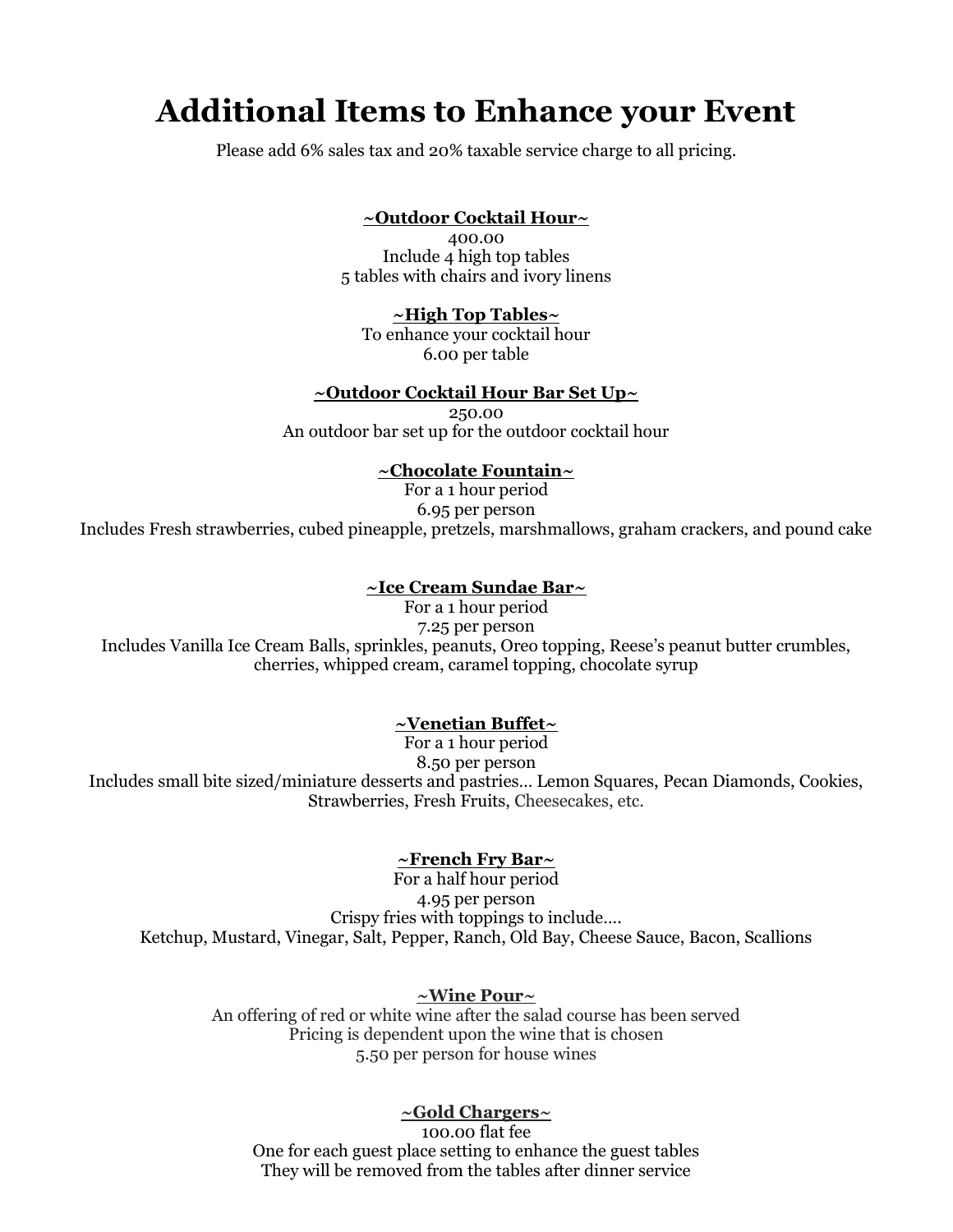## **~Gourmet Coffee Station~**

5.95 per person Regular and Decaf coffees with assorted creamers, chocolate shavings, whipped cream, cinnamon sticks Hot tea with lemons

## **~Sorbet Intermezzo~**

3.00 per person Enhance your served dinner Chilled Sorbet – Lemon, Raspberry or Mango Served prior to the entrée course

## **~Hors d'oeuvres~**

For a non-wedding event For a 1 hour period Please ask about our Butlered and Stationary Hors d'oeuvres menus

## **~Carving Station~**

For a non-wedding event Please ask about our carving station menu to add to your buffet

## **~Sangria Station~**

For a non-wedding event This would include both white and red sangrias along with assorted fruits, glassware, straws, etc. 65.00 per gallon

## **~Mimosa Station~**

For a non-wedding event This would include assorted juices and fruits along with our house champagne, glassware, etc. 2.50 per person plus 18.00 per bottle of champagne

## **~Champagne Toast~**

For a non-wedding event House champagne served as a toast to the event 3.75 per person

## **~Berry Enhancement~**

Add a sliced strawberry, blueberry, blackberry or raspberry to enhance your champagne toast 1.95 per person

## **~Sparkling Cider Toast~**

For a non-wedding event Sparkling Cider served as a toast to the event 3.50 per person